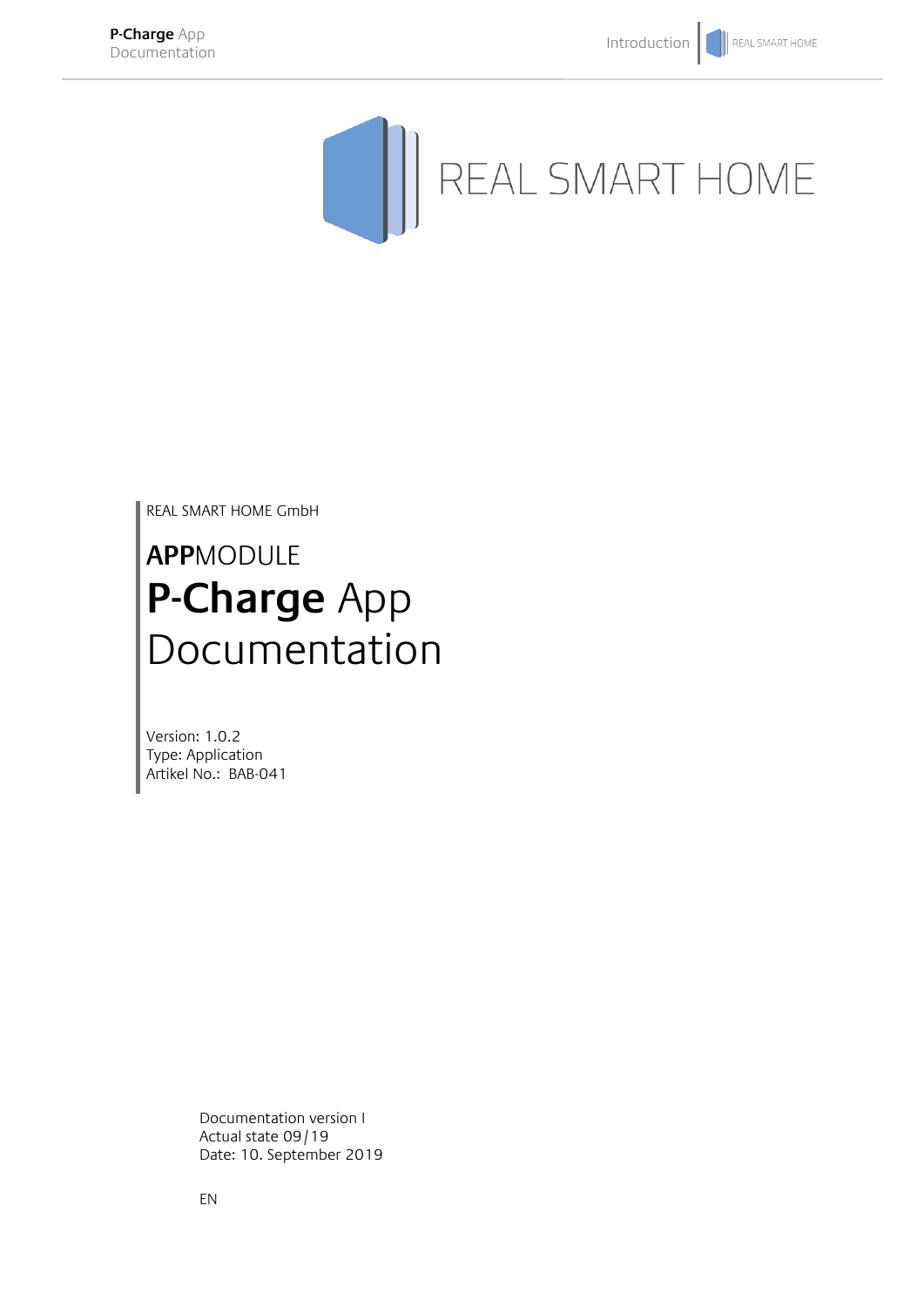

REAL SMART HOME GmbH

Hörder Burgstraße D-44263 Dortmund

Email: info[at]realsmarthome.de

Tel.: +49 (0) 231-586974-00 Fax.: +49 (0) 231-586974-15 www.realsmarthome.de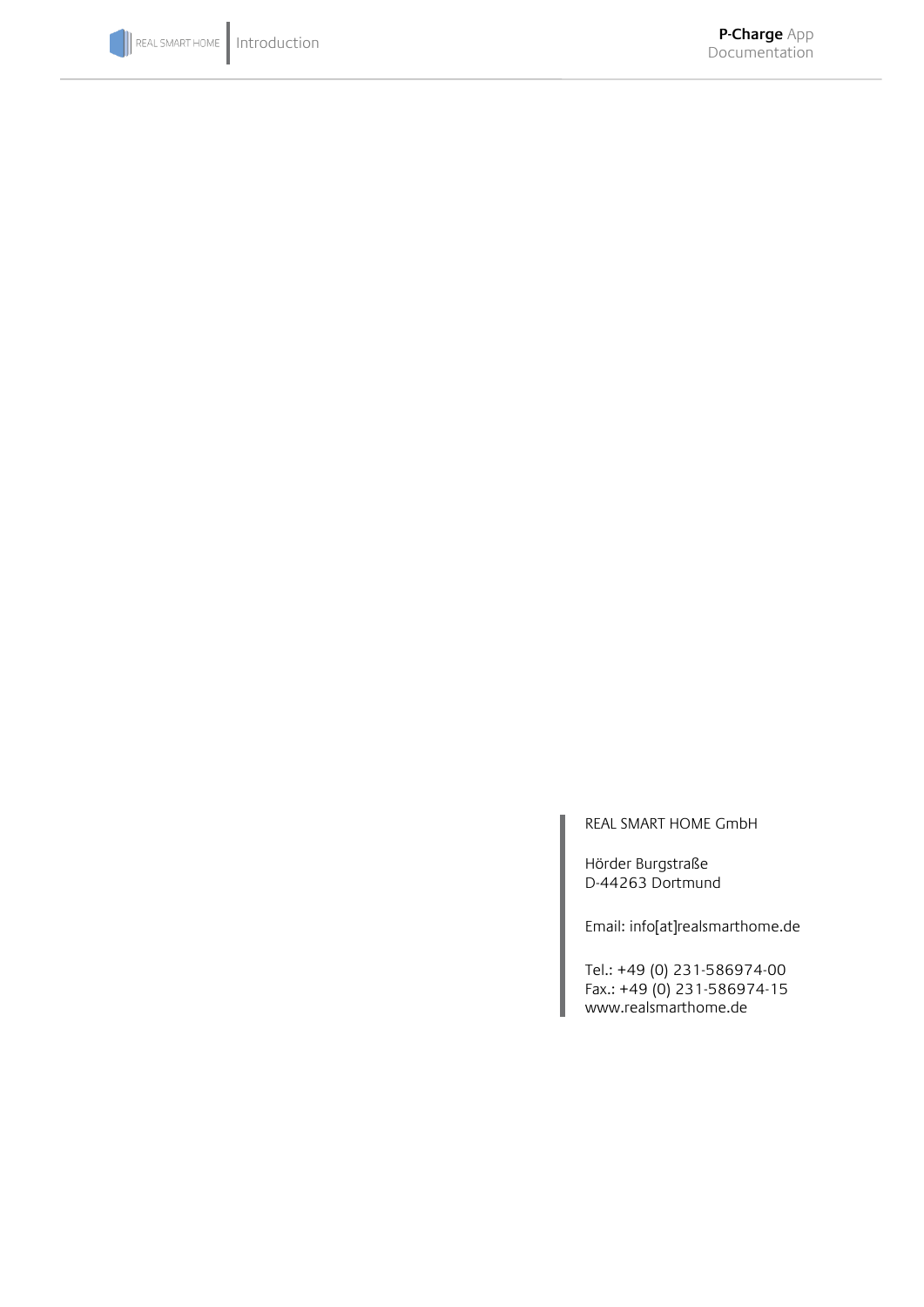# **TABLE OF CONTENTS**

| $\mathbf{1}$ |                                               |  |  |  |  |  |  |  |  |
|--------------|-----------------------------------------------|--|--|--|--|--|--|--|--|
|              |                                               |  |  |  |  |  |  |  |  |
| 2            |                                               |  |  |  |  |  |  |  |  |
| 3            |                                               |  |  |  |  |  |  |  |  |
|              | 3.1                                           |  |  |  |  |  |  |  |  |
| 4            |                                               |  |  |  |  |  |  |  |  |
| 5.           |                                               |  |  |  |  |  |  |  |  |
|              | 5.1<br>5.2<br>5.3<br>5.4<br>5.5<br>5.6<br>5.7 |  |  |  |  |  |  |  |  |
| 6            |                                               |  |  |  |  |  |  |  |  |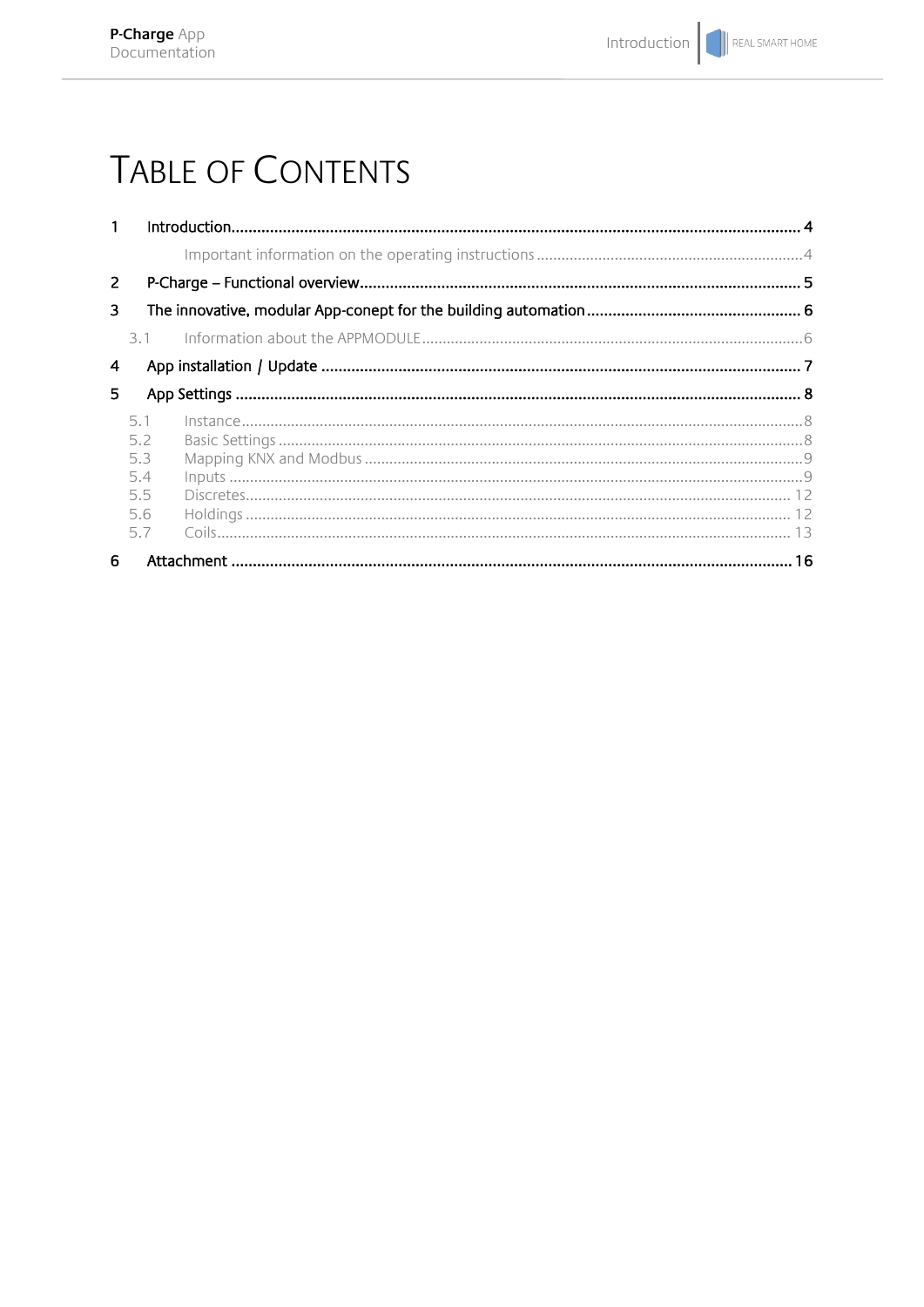## <span id="page-3-0"></span>**1 INTRODUCTION**

Thank you for your trust, and the purchase of the P-Charge-app for the BAB **APP**MODULE. With the P-Batch app, you get a comprehensive integration of the EV Charge Control Basic (EM-CP-PP-ETH) functions in building automation. This documentation will help you get started with the app and aims to improve your setup experience.

REAL SMART HOME GmbH

#### <span id="page-3-1"></span>IMPORTANT INFORMATION ON THE OPERATING INSTRUCTIONS

We reserve the right continually improve the product. This entails the possibility that parts of this documentation might be out-of-date. You will find the latest information at:

#### [www.bab-appmarket.de](http://www.bab-appmarket.de/)

This app is an independent product, with no legal ties to Phoenix Contact. Neither **BAB** APP MARKET GmbH nor the developer of this app take any claim in the trademarks owned by Phoenix Contact. Individual descriptions of the adjustable functions of the EV Batch Control Basic in this documentation have been adopted from the user manual EV Charge Control Phoenix Contact.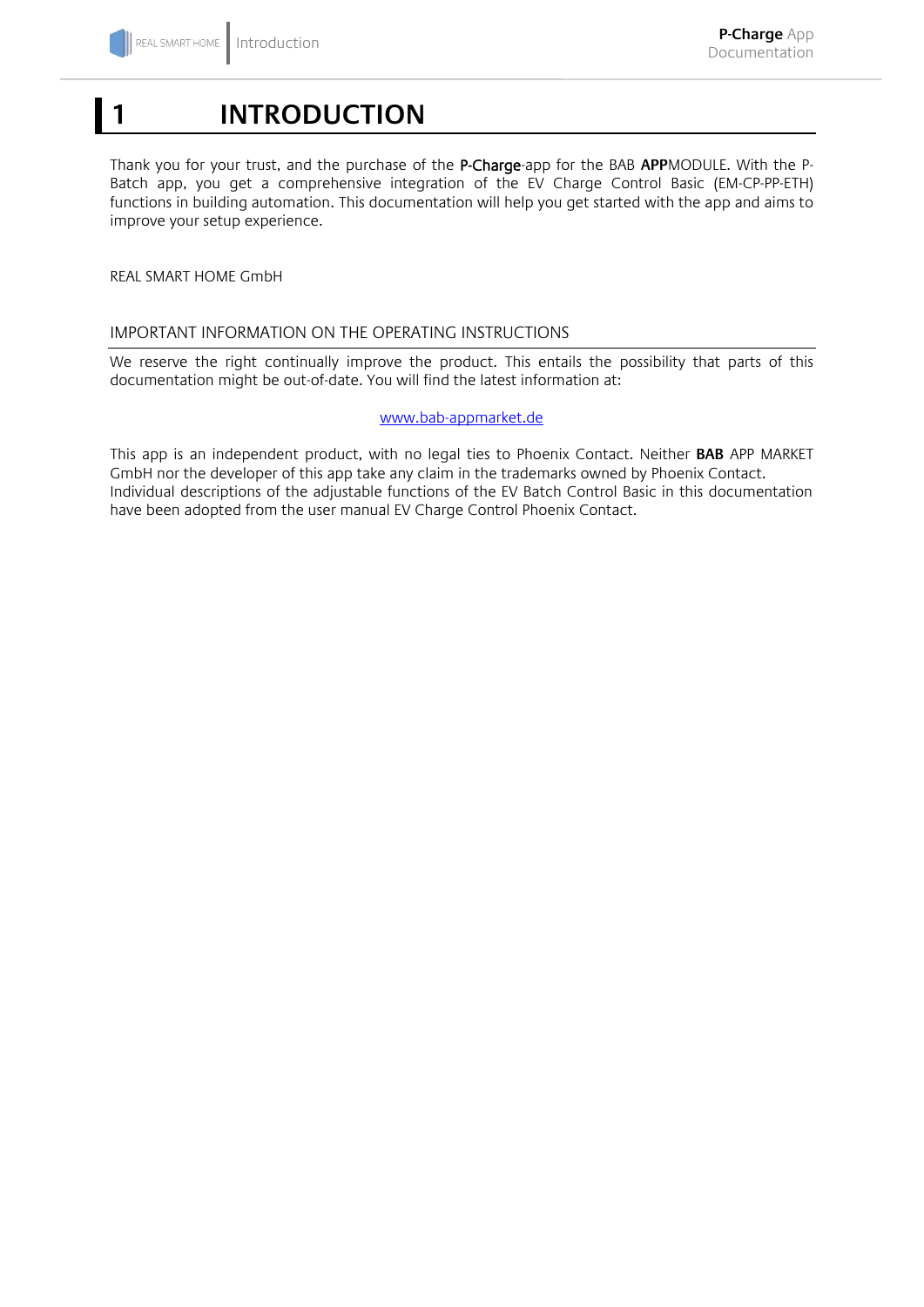## <span id="page-4-0"></span>**2 P-CHARGE – FUNCTIONAL OVERVIEW**

Connect the charge control EV Charge Control Basic (EM-CP-PP-ETH), Phoenix Contact, with the KNX® bus. Easily change the settings in the EV Charge Control Basic via your KNX® clients and display the data automatically or manually via the KNX® bus.

Highlights:

- Automatic (time individually adjustable) updating the data
- **Manual updating of data**
- All settings in the EV Charge Control can be made individually<br>• No knowledge of Modbus needed
- No knowledge of Modbus needed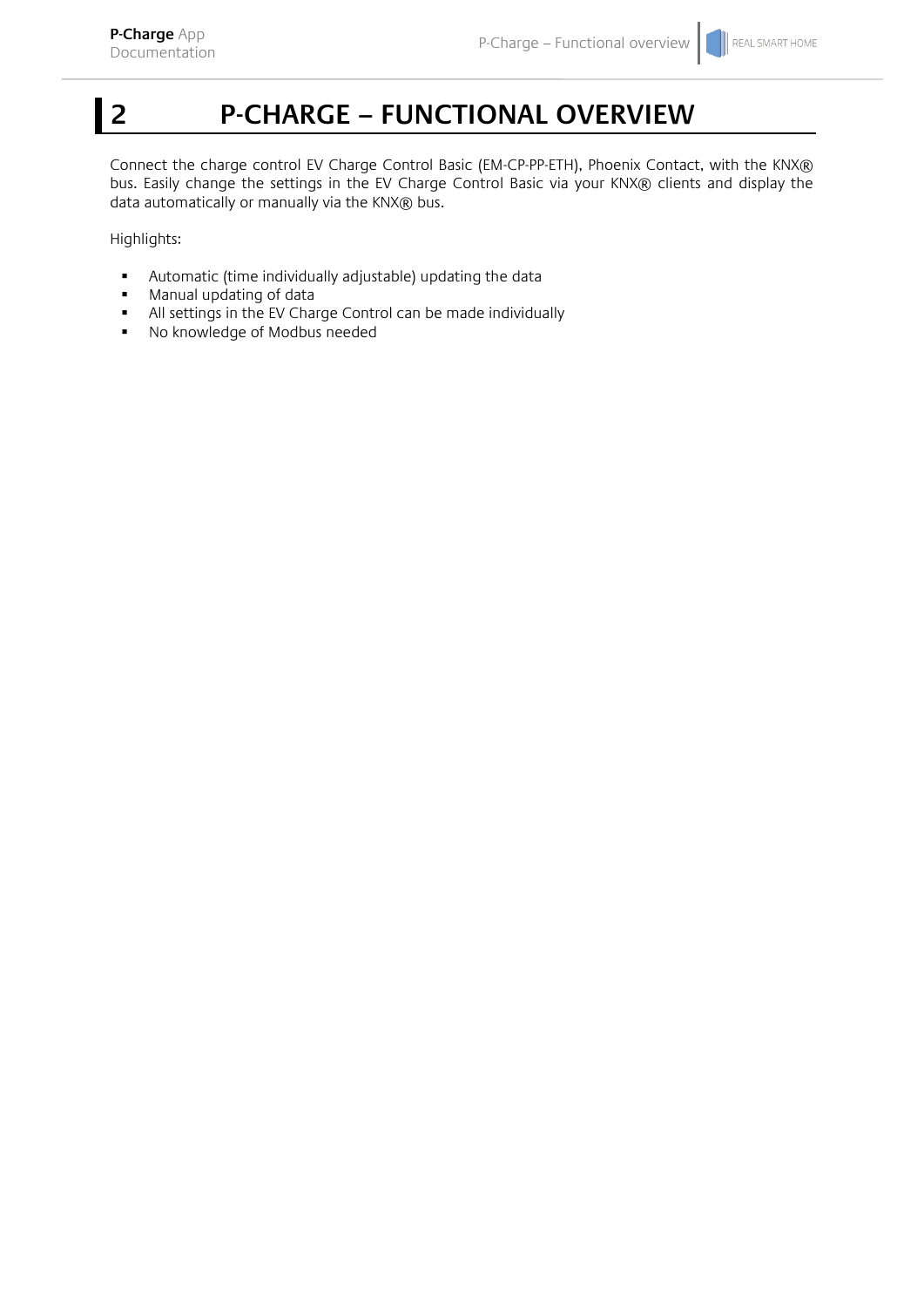### <span id="page-5-0"></span>**3 THE INNOVATIVE, MODULAR APP-CONEPT FOR THE BUILDING AUTOMATION**

The innovative, modular app concept for building automation. The **APP**MODULE brings the innovative, modular app concept into building automation. You can mix and match any of the diverse applications that are available to ingrate third-party solutions. With these apps from the dedicated **BAB** APP MARKET, the **APP**MODULE becomes a tailor-made integration unit for your building automation.

# **HOW IT WORKS**



Manufacturer of the **APP**MODULE BAB [TECHNOLOGIE GmbH](http://bab-tec.de/)

Distribution of all apps for the **APP**MODULE [BAB APP MARKET GmbH](https://www.bab-appmarket.de/de/)

App developer [REAL SMART HOME GmbH](http://www.realsmarthome.de/)

## <span id="page-5-1"></span>**3.1 INFORMATION ABOUT THE APPMODULE**

Please refer to the separate product documentation of the **APP**MODULE for a detailed product description and setup instructions.

[http://www.bab-tec.de/index.php/download\\_de.html](http://www.bab-tec.de/index.php/download_de.html)

#### **Product variants:**

The **APP**MODULE is available in three variants:

- **APP**MODULE KNX/TP for stand-alone use on KNX/TP Bus
- **APP**MODULE EnOcean for stand-alone use in the EnOcean wireless network
- **APP**MODULE IP for use in an IP-based KNX installation (KNXnet/IP) or as extension for an EIB**PORT**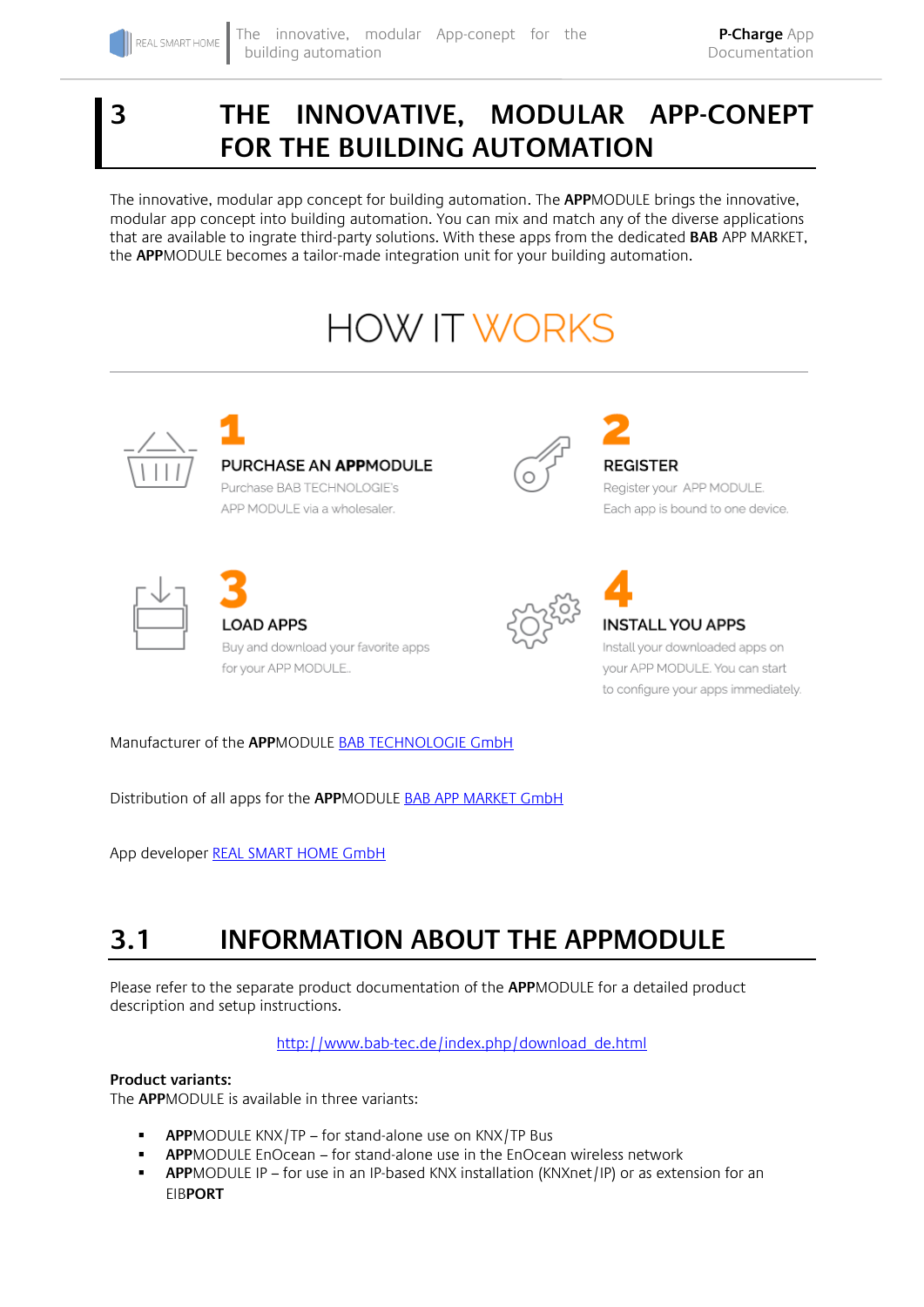## <span id="page-6-0"></span>**4 APP INSTALLATION / UPDATE**

Please proceed as follows to install an App.

1. Open the APPMODULE web page: Enter <IP Address of APPMODULE> into your browser's address bar and press Enter. The APPMODULE web interface will appear.

2. Log in with your user credentials. Please refer to the APPMODULE documentation for login details.

- 3. Click on the menu entry "App Manager"
- 4. You are now on the page where already installed Apps are listed. The list will be empty if no apps have been installed. Click "Install App" in order to install a new app.
- 5. Now click on "Select App"; a file selector window will appear. Choose the app »P-Charge« and click "OK". The Smart Home App "P-Charge" must first be downloaded from the BAB APP MARKET (www.bab-appmarket.de).
- 6. After the message "Installation successful" appears, click "OK". You are ready to configure the App.
- 7. To update an already installed app, click on the App icon in the "App Manager".
- 8. The detail view of the App appears. Click on "Update App" to select the app package and start the update. The update version must be downloaded from the BAB APP MARKET.

After the message "Installation successful" appears, click "OK". The app has been updated. Your instance configurations will remain unchanged.

#### **Information**

To configurate the App please use Google Chrome.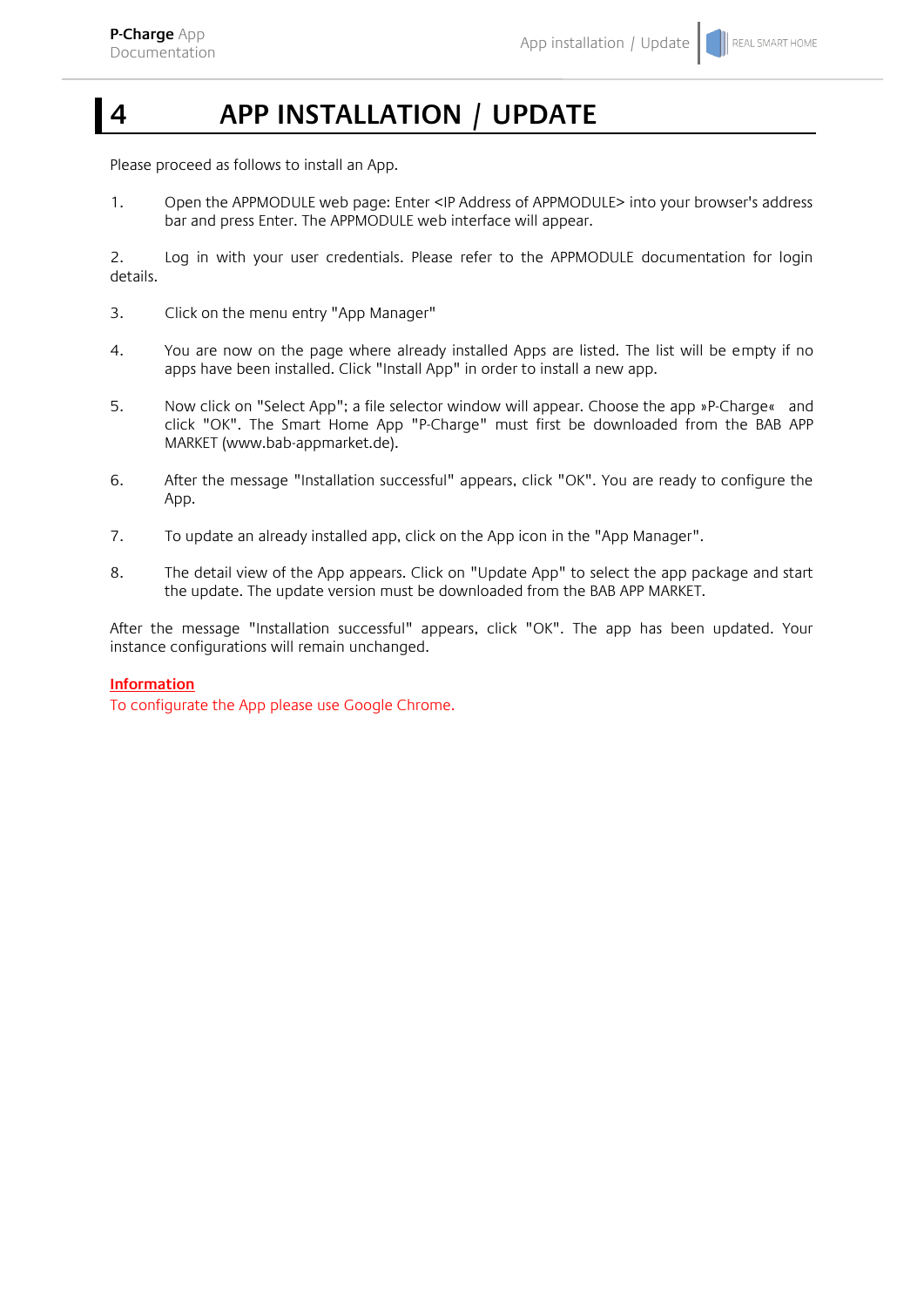## <span id="page-7-0"></span>**5 APP SETTINGS**

This app makes it easy to retrieve all information and control an Electro Vehicle (EV) Charge Control Basic (EM-CP-PP-ETH) from Phoenix Contact via the KNX bus system. The communication between KNX and Modbus is automatically performed in the background. For communication with the P-Charge APP "active" and "passive" group addresses can be parameterized. Active addresses can be used to send instructions to the APP (read-out request or setting the charger) and passive group addresses are used by the APP to provide data read from the charger to the KNX bus.



Since the connection via Modbus TCP compared to the pure data transmission requires significant time, the P-Charge APP reads the complete memory dump of the charge controller on demand or after a set period of time and sends the information to programmable KNX group addresses. If writable registers are to be changed via KNX, this is executed immediately.

### <span id="page-7-1"></span>**5.1 INSTANCE**

#### **Information**

The browser-session expires after a period of 60 minutes due to inactivity. Unsaved changes to the configuration will be lost.

As soon as the App is installed, you can create so called "Instance". An Instance is one of several objects of the same class.

In order to create an instance, click on the following symbol "Create Instance".

#### **Instance Name:**

Choose a name for this new instance.

#### **Comment:**

Insert a description what this instance does.

### <span id="page-7-2"></span>**5.2 BASIC SETTINGS**

The data of the EV Charge Control can be read out completely on request or at an individual interval and send on the KNX bus. For this purpose, the next four KNX group addresses are provided in the 'basic settings' area.

#### **IPv4 address of the EV Charge Control Basic:**

The IPv4 address of the EV Batch Control Basic in the APP MODULE is mandatory for the connection setup with the charger. Note that it is useful to assign a fixed IPv4 address to the charge control. In the delivery state, the system looks for a DHCP server. If the system does not find a DHCP server at startup, it automatically sets the default IP address 192.168.0.8. (See user manual EV Charge Control, chapter 8 - Configuration via the web interface)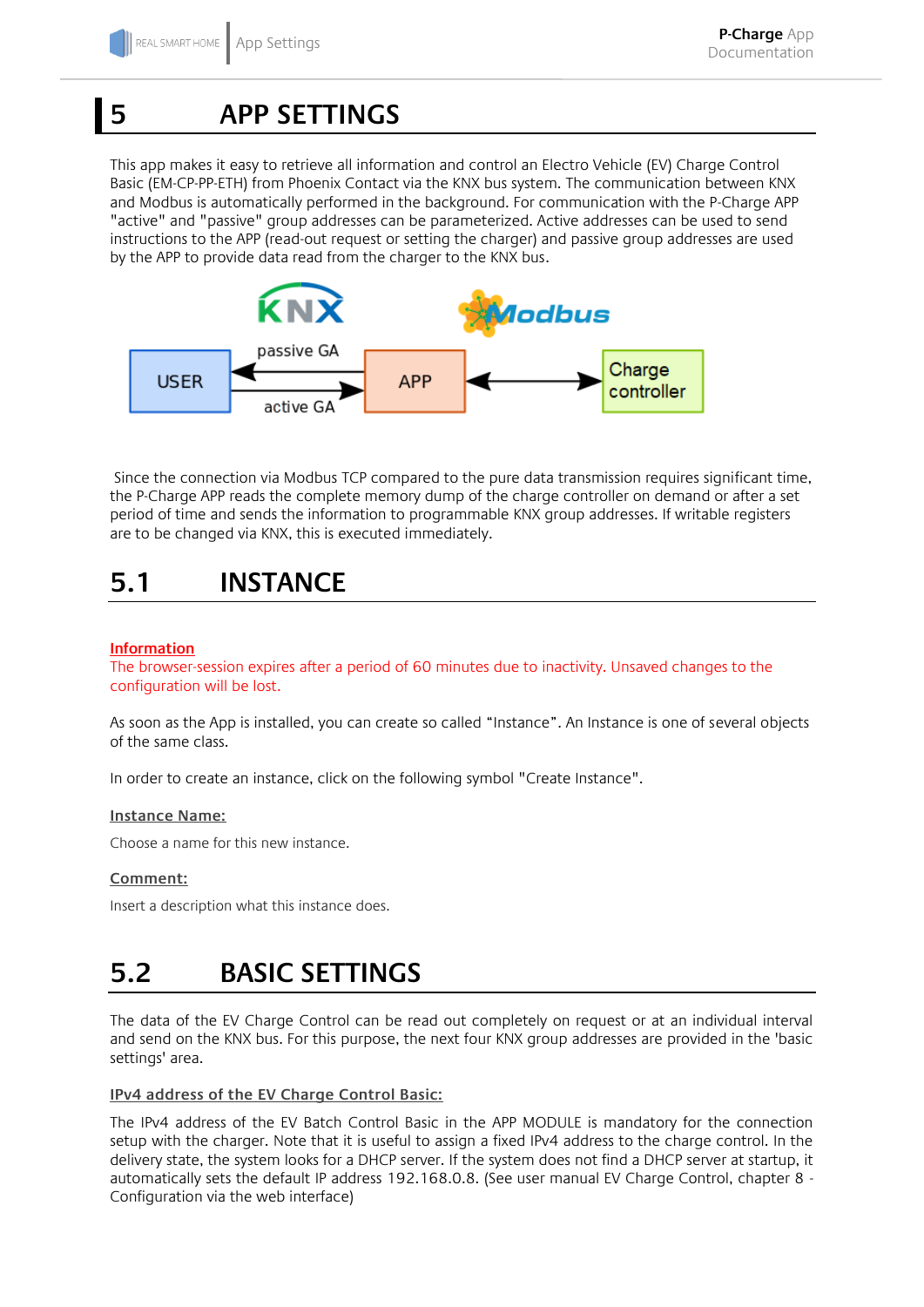#### **Request data (active GA, EIS1):**

If a 1 is sent to the group address 'Request data', the memory image of the EV Charge Control is read out completely and the output is sent to the group addresses to be parameterized in the following.

#### **Feedback: Request data (passive GA, EIS1):**

Once the polling of the charger has been initiated via the group request 'Request data (active GA, EIS1)', P-Charge sends a 1 to this group address to indicate that the charger is being read out. When the entire process is completed, the P-Charge sends a 0.

#### **Automatic update (in minutes, active GA, EIS10u):**

This group address 'automatic update (in minutes)' can be used to set up an automatic update by sending an integer value to the group address. The default setting is to read out the charge controller every 60 minutes. The automatic update can be switched off by sending a 0.

#### **Waiting time between KNX telegrams (in milliseconds):**

To avoid overloading the KNX bus, successive KNX telegrams are delayed by a waiting time (100 ... 1000 milliseconds) that can be set here.

#### **'Send on Delta':**

Only those data are written to the KNX bus, which have changed since the last query. This reduces the bus load.

#### **Use default KNX group addresses (optional):**

Preconfigured group addresses can be used for the charger. The main group used can be set under 'Main group for default GA' and addresses for the middle and subgroups are assigned such that they correspond to the number of the Modbus register. For example, register 107 is mapped to the group address x.1.07.

#### **Main group address for default GA (optional):**

Preconfigured group addresses can be used for the charger. The main group used can be set here.

### <span id="page-8-0"></span>**5.3 MAPPING KNX AND MODBUS**

Modbus defines four types of registers inputs, discretes, holdings and coils. Inputs and discretes are read-only, where holdings and coils are also writable, therefore two KNX group addresses are required. If P-Charge hears something on a group address marked with '(active GA)', the information is transferred to the charger via Modbus. On the group address indicated by '(passive GA)', the corresponding data read out by the charger can be queried as soon as the automatic (see 'Automatic update (in minutes)') or manual (see 'Request data') update is carried out. Passive and active group addresses are separated to avoid loops during processing.

### <span id="page-8-1"></span>**5.4 INPUTS**

An 'Input' denotes a 16-bit register in the Modbus protocol that is read-only. Several registers can be combined logically to form a register with more storage space.

#### **EV status (passive GA, A-F, EIS15):**

Vehicle status according to IEC 61851, which indicates the current status of the system charger and car. The encoded information is directly available via the following three group addresses. A detailed overview is available in the 'User Manual EV Control, Chapter 4.4 - Vehicle Status (Status A - F)'.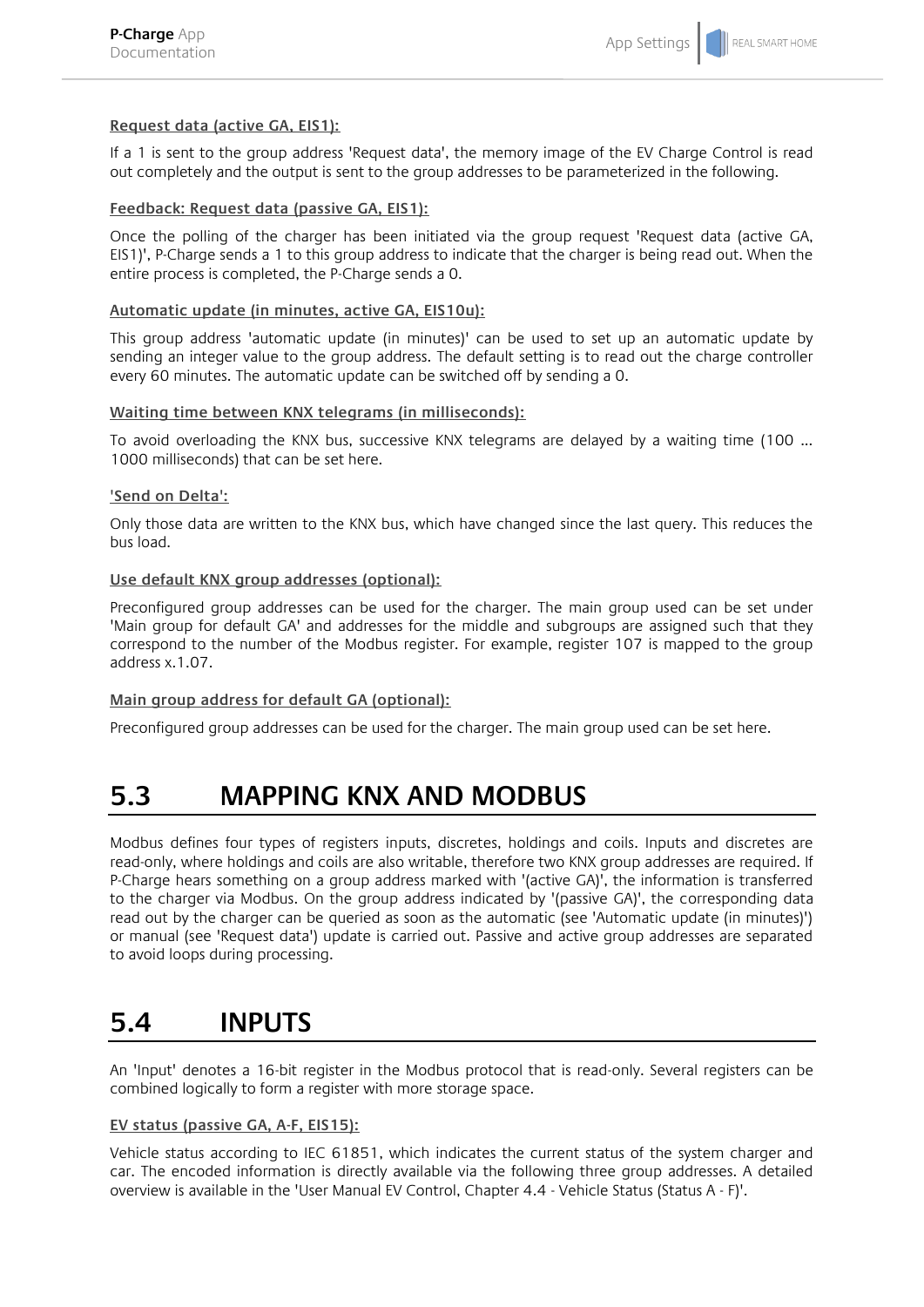#### **EV status: Is the car connected? (Passive GA, EIS1):**

Is the car connected?  $0 = no$ ,  $1 = yes$ .

#### **EV status: Is charging possible? (Passive GA, EIS1):**

#### Is charging possible?  $0 = no$ ,  $1 = yes$ .

#### **EV status: Description text (passive GA, EIS15):**

Send a description text instead of a single character. A: Ready, B: Ready, C: Loads, D: Loads, E: Network problem, F: EVSE N / A.

#### **Proximity charging current (passive GA, EIS5):**

Charging current in amperes.

#### **Charging time (passive GA, EIS15):**

The charging time of the current charging process is converted into a string hh: mm: ss.

#### **DIP switch configuration (passive GA, EIS10u):**

Binary output of several switches, DIP 1 = least significant bit. Each switch corresponds to one bit. Bits 1- 10 are used. A detailed overview is available in the 'User Manual EV Charge Control, Chapter 2.3 - DIP Switch 1-10'.

#### **Firmware Version (passive GA, EIS15):**

The firmware version is converted to a string x.x.xx.

#### **Error codes (passive GA, EIS10u):**

Possible causes of errors are coded by bit, the individual bits have the following meanings: (1) cable repellency 13 A and 20 A, (2) Cable repellency 13 A, (3) Invalid PP value, (4) Invalid CP value, (5) status F due to lack of availability of the charging station, (6) interlocking, (7) unlocking, (8) LD is disconnected during interlocking, (9) overcurrent disconnection, (10) communication problem charging control device with overcurrent disconnection activated, (11) status D, vehicle rejected (12) State A / B, voltage detection triggered, (13) on the vehicle side no diode in the control pilot circuit.

#### **Display measuring instrument: voltage V1 (passive GA, EIS9):**

Here, the voltage of phase 1 is displayed, either as an external line voltage or voltage against the neutral conductor, depending on the configuration and the data provided by the measuring instrument.

#### **Display measuring instrument: voltage V2 (passive GA, EIS9):**

Here, the voltage of phase 2 is displayed, either as an external line voltage or voltage against the neutral conductor, depending on the configuration and the data provided by the measuring instrument.

#### **Display measuring instrument: voltage V3 (passive GA, EIS9):**

Here, the voltage of phase 3 is displayed, either as an external line voltage or voltage against the neutral conductor, depending on the configuration and the data provided by the measuring instrument.

**Display measuring instrument: current I1 (passive GA, EIS9):**

Here, the current of phase 1 is displayed.

#### **Display measuring instrument: current I2 (passive GA, EIS9):**

Here, the current of phase 2 is displayed

#### **Display measuring instrument: current I3 (passive GA, EIS9):**

Here, the current of phase 3 is displayed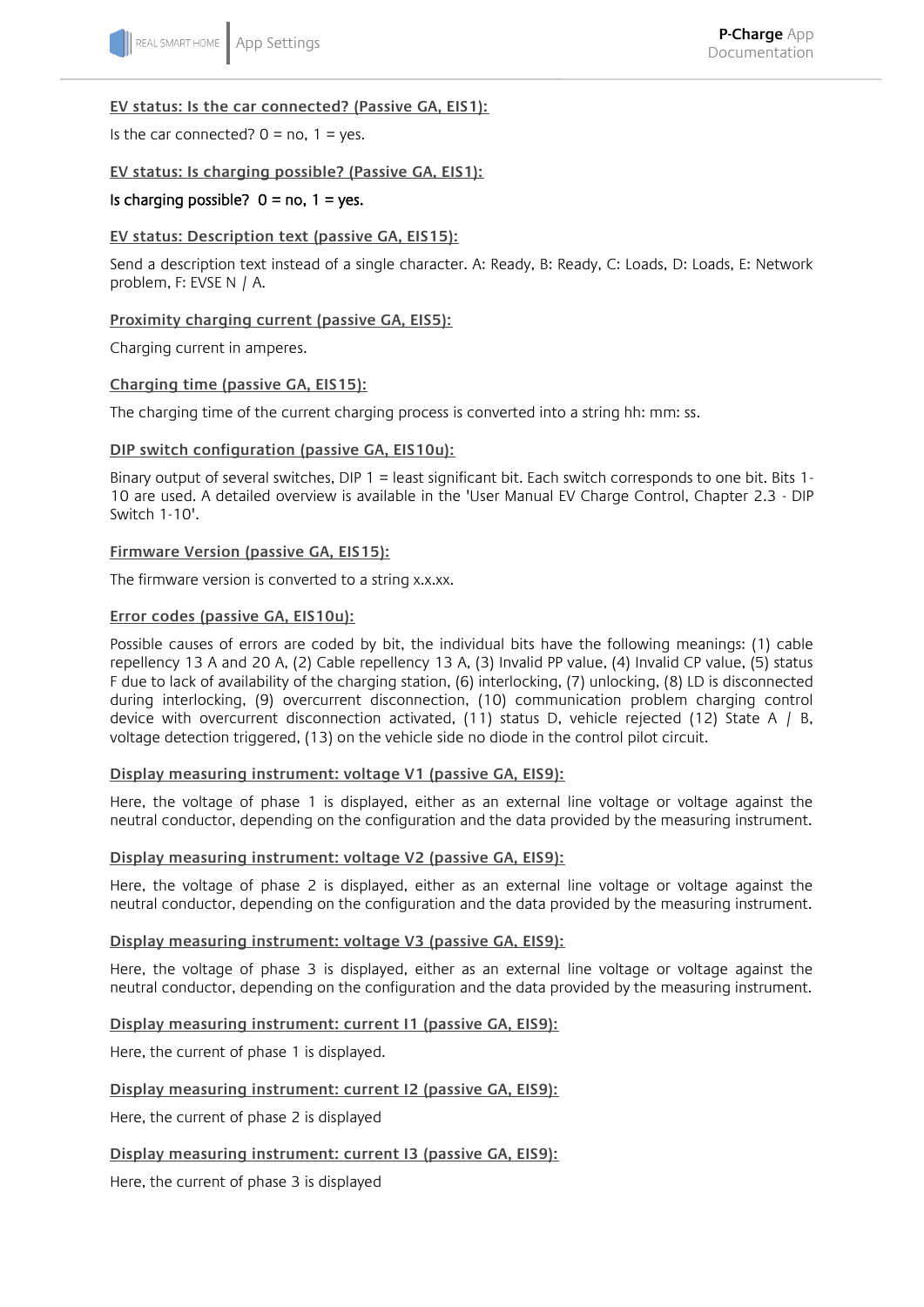#### **Display measuring instrument: active power (passive GA, EIS9):**

#### Active power in watts.

**Display measuring instrument: reactive power (passive GA, EIS9):** Reactive power in watts.

**Display measuring instrument: apparent power (passive GA, EIS9):** Apparent power in watts.

**Display measuring instrument: power factor (passive GA, EIS9):** Power factor / cos Phi

**Display measuring instrument: energy (passive GA, EIS9):** Reading of a non-resettable counter in kWh

#### **Display measuring instrument: maximal power (passive GA, EIS9):**

Maximal power in watts.

**Display measuring instrument: energy of current charging process (passive GA, EIS9):**

Energy of current charging process.

#### **Display measuring instrument: supply frequency (passive GA, EIS9):**

Current supply frequency.

#### **Display measuring instrument: maximal current I1 (passive GA, EIS9):**

Maximum measured currents on the conductors L1-L3 during the current charging process.

#### **Display measuring instrument: maximal current I2 (passive GA, EIS9):**

Maximum measured currents on the conductors L1-L3 during the current charging process.

#### **Display measuring instrument: maximal current I3 (passive GA, EIS9):**

Maximum measured currents on the conductors L1-L3 during the current charging process.

#### **Status of overcurrent protection (passive GA, EIS5):**

Query the status of the overcurrent protection. Monitoring the charging currents, the charging control compares the measured charging currents with the maximum permissible charge currents specified by the PWM signal on the Control Pilot. In an overcurrent of 10-20% the charging process is terminated after 100s. In the case of an overcurrent> 20% the switch-off takes place after 10s. The charging control goes into an error state, the reset condition is the status A. Set to 'disabled': no monitoring of the charging current occurs.

#### **Note on the meter:**

The following settings can be made via the web interface of the charger.

- Address: Address of the corresponding measured value in the device in decimal representation
- Number Registers (0-2): Number of data words used to provide the measured value in the measuring device. If a "0" is entered here, the corresponding value is not read out. This is necessary if the meter does not provide the appropriate values. Measuring devices, which encode the measured values in more than two data words, cannot be read out with the charge control.
- Unit/Value: Conversion factor for read-out measured values for display on the web interface. Depending on the manufacturer type, the measured values are provided on measuring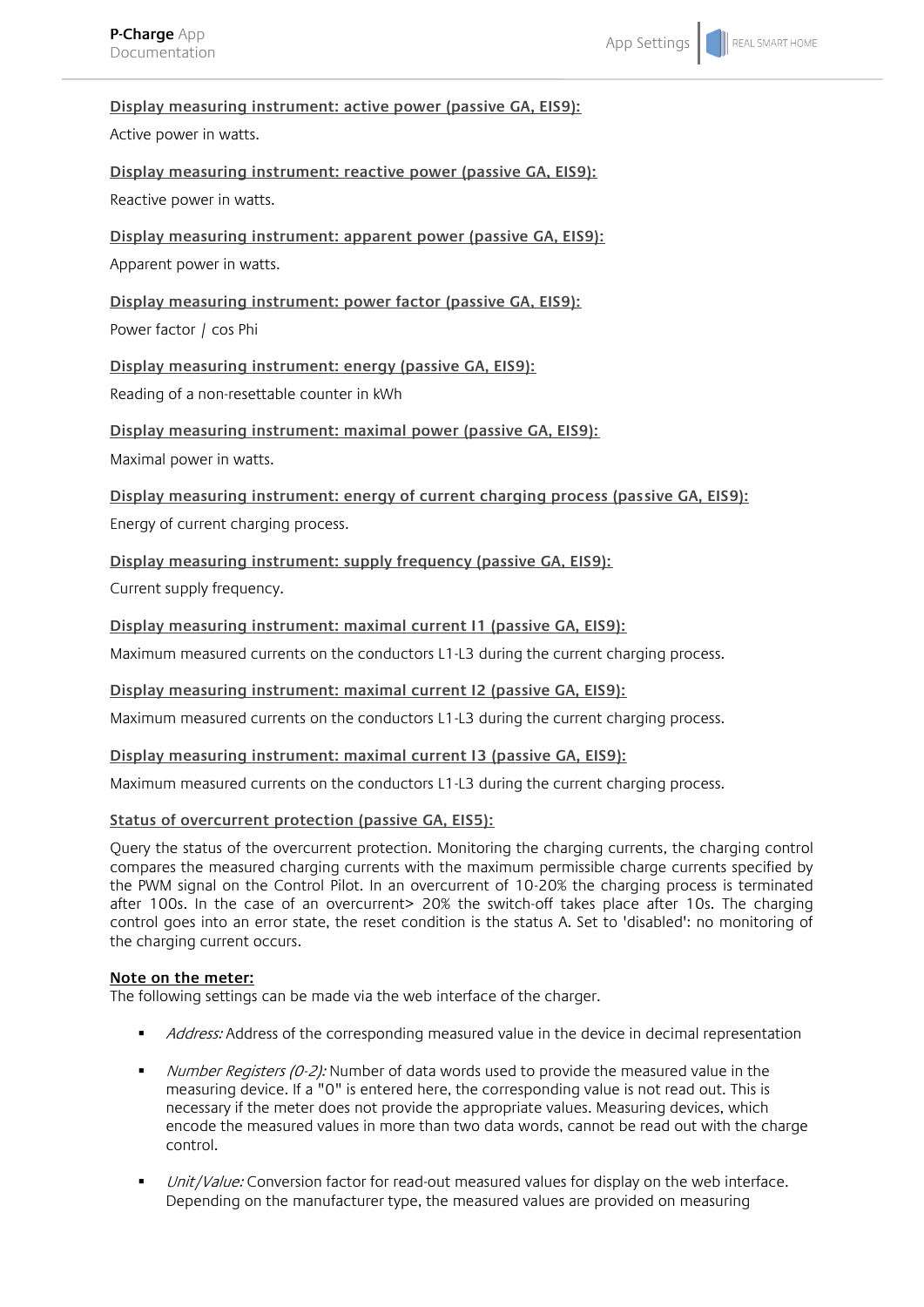instruments with different bit values. This factor is used to adapt to the specified units (V, A, W, kWh, Hz) for display on the web interface. The storage of the measured values in the Modbus registers of the load controller is independent of this value, here the data are stored as raw values. When commissioning a new measuring instrument with the load controller, we recommend a plausibility check of the displayed measured values and, if necessary, the adaptation of the conversion factors.

Since this is only the commissioning of the charger, the possibility of setting it with KNX has been dispensed with. (Not yet implemented: The P-Charge APP outputs the measured values converted according to the settings 'Unit / Value' to the KNX bus.)

### <span id="page-11-0"></span>**5.5 DISCRETES**

A 'Discrete' in the Modbus protocol is a 1-bit register, which can only be read out.

**Digital Input EN (passive GA, EIS1):**

(Enable) enable charging, activation via DIP switch 7.

**Digital Input XR (passive GA, EIS1):**

(External Release) system status F / availability charging station, activation via DIP switch 8.

**Digital Input LD (passive GA, EIS1):**

(Lock Detection) feedback interlock, activation via DIP switches. 6

**Digital input ML (passive GA, EIS1):**

(Manual Lock) manual interlocking, activation via DIP switches 4 and 9.

**Digital Output CR (passive GA, EIS1):**

(Charger Ready) programmable, default: set when PWM is switched on.

**Digital Output LR (passive GA, EIS1):**

(Locking Request) programmable, default: Set as long as the interlock is active.

#### **Digital Output VR (passive GA, EIS1):**

(Vehicle Ready) programmable, default: Set when the vehicle is ready (status C or D).

#### **Digital Output ER (passive GA, EIS1):**

(Error) programmable, default: Set if errors occur or when status is set as E or F.

### <span id="page-11-1"></span>**5.6 HOLDINGS**

A 'Holding' denotes a 16-bit register in the Modbus protocol that is read-only. Several registers can be combined logically to form a register with more storage space.

**Get charging current (passive GA, PWM signal, EIS5):**

Querying the charging current.

**Set charging current (active GA, EIS5):**

Set the current charging current. Permissible value range 6 ... 80 Ampere.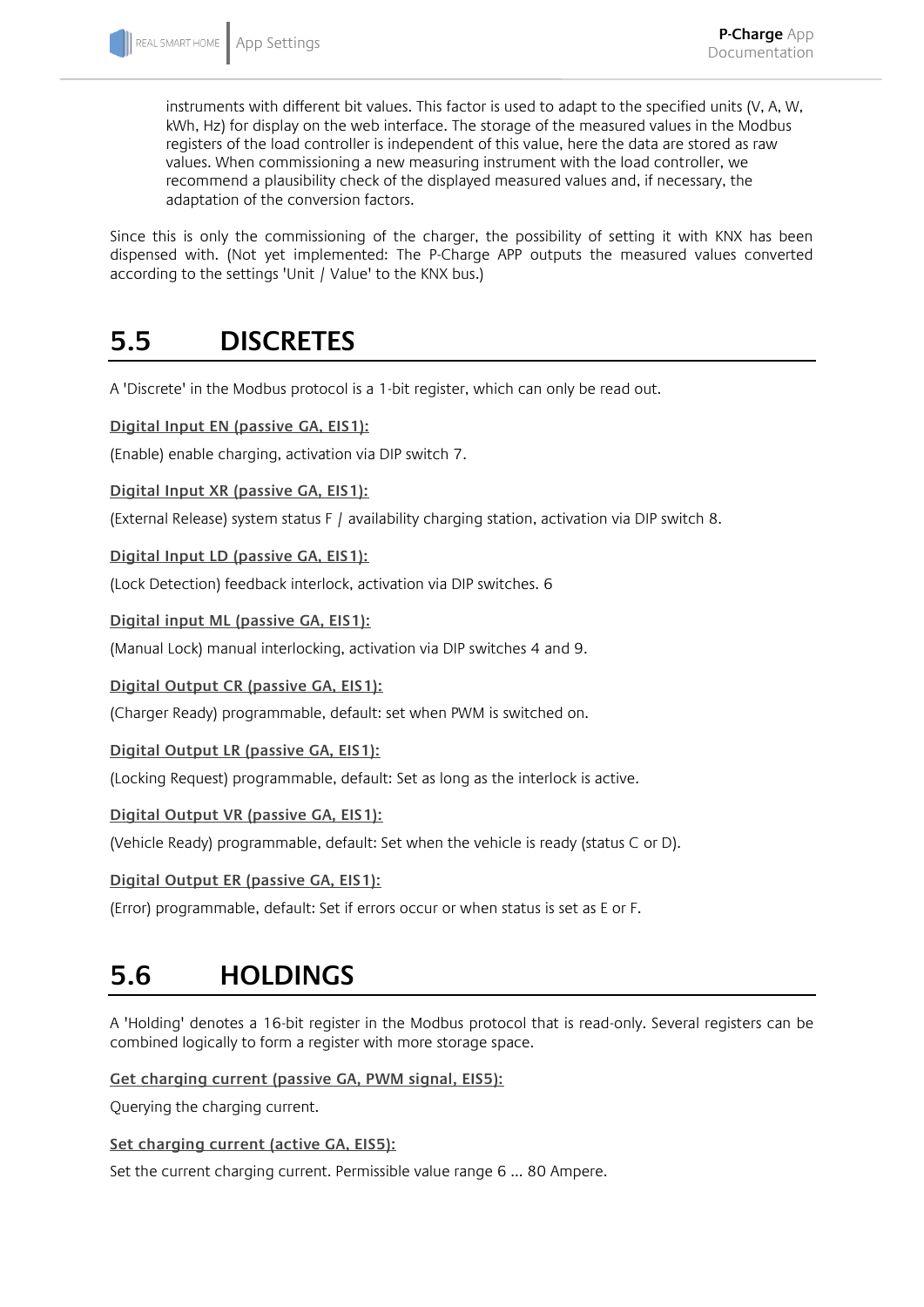#### **Definition output CR (passive GA, EIS5):**

Querying the definition of the output "CR".

#### **Definition output CR (active GA, EIS5):**

Set the definition of output 'CR'. Allowed range of values 1...37. A detailed overview is available in the 'User Manual EV Charge Control, Table 9-3 - Function Assignment Output Register for the Digital Outputs'.

#### **Definition output LR (passive GA, EIS5):**

Querying the definition of the output "LR".

#### **Definition output LR (active GA, EIS5):**

Set the definition of output "LR". Allowed range of values 1...37. A detailed overview is available in the 'User Manual EV Charge Control, Table 9-3 - Function Assignment Output Register for the Digital Outputs'.

#### **Definition output VR (passive GA, EIS5):**

Ouerying the definition of the output "VR".

#### **Definition output VR (active GA, EIS5):**

Set the definition of output "VR". Allowed range of values 1...37. A detailed overview is available in the 'User Manual EV Charge Control, Table 9-3 - Function Assignment Output Register for the Digital Outputs'.

#### **Definition output ER (passive GA, EIS5):**

Querying the definition of the output "ER".

#### **Definition output ER (active GA, EIS5):**

Set the definition of output "ER". Allowed range of values 1...37. A detailed overview is available in the 'User Manual EV Charge Control, Table 9-3 - Function Assignment Output Register for the Digital Outputs'.

#### **Get polling interval energy gauge (passive GA, EIS5):**

Querying the polling cycle of the energy meter in [ms]. Time interval between two polling cycles. Note that a too short cycle time can have a negative effect on the performance of the system, such as ethernet communication.

#### **Set polling interval energy gauge (active GA, EIS5):**

Set the polling cycle of the energy meter in [ms]. Time interval between two polling cycles. Note that a too short cycle time can have a negative effect on the performance of the system, such as ethernet communication, default = 1000.

### <span id="page-12-0"></span>**5.7 COILS**

A 'coil' denotes a 1-bit register in the Modbus protocol that both can be read out and is writable.

#### **Get: charging process enabled? (passive GA, EIS1):**

Check whether charging is possible.

#### **Enable charging process (active GA, EIS1):**

Enable charging process.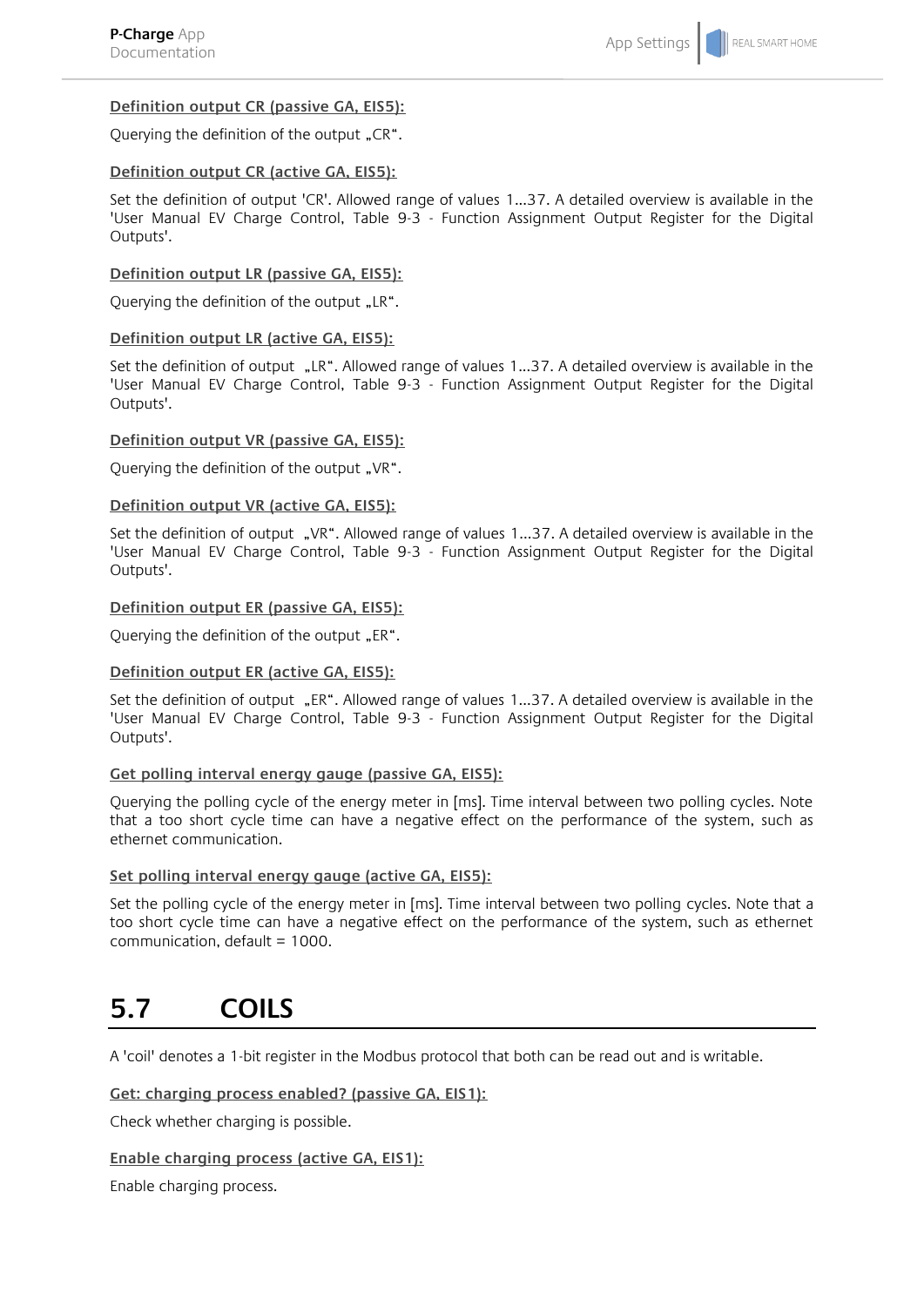**Get: digital communication possible (passive GA, EIS1):**

Querying the possibility of digital communication.

#### **En-/Disable digital communication (active GA, EIS1):**

En-/Disable digital communication.

**Get: Charging station available? (passive GA, EIS1):**

Check the availability of the charging station.

**Set: Charging station available (active GA, EIS1):** En-/Disable availability of the charging station.

**Get: Manual interlocking (passive GA, EIS1):**

Querying manual interlocking.

**Set: Manual interlocking (active GA, EIS1):**

En-/Disable of manual interlocking.

**Status DHCP (passive GA, EIS1):**

Check usage of a DHCP server

#### **DHCP En-/Disable (active GA, EIS1):**

En-/Disable of DHCP. After changing it may take up to 10 seconds until the system is available again.

**Output 1 (passive GA, EIS1):**

Get Output 1.

#### **Output 1 (active GA, EIS1)**

Setting Output 1, see Table 9-3 (Manual Phoenix Contact) 'Function assignment Output register for the digital outputs'.

**Output 2 (passive GA, EIS1):**

Get Output 2.

#### **Output 2 (active GA, EIS1):**

Setting Output 2, see Table 9-3 (Manual Phoenix Contact) 'Function assignment Output register for the digital outputs'.

**Output 3 (passive GA, EIS1):**

Get Output 3.

#### **Output 3 (active GA, EIS1):**

Setting Output 3, see Table 9-3 (Manual Phoenix Contact) 'Function assignment Output register for the digital outputs'.

**Output 4 (passive GA, EIS1):**

Get Output 4.

#### **Output 4 (active GA, EIS1):**

Setting Output 4, see Table 9-3 (Manual Phoenix Contact) 'Function assignment Output register for the digital outputs'.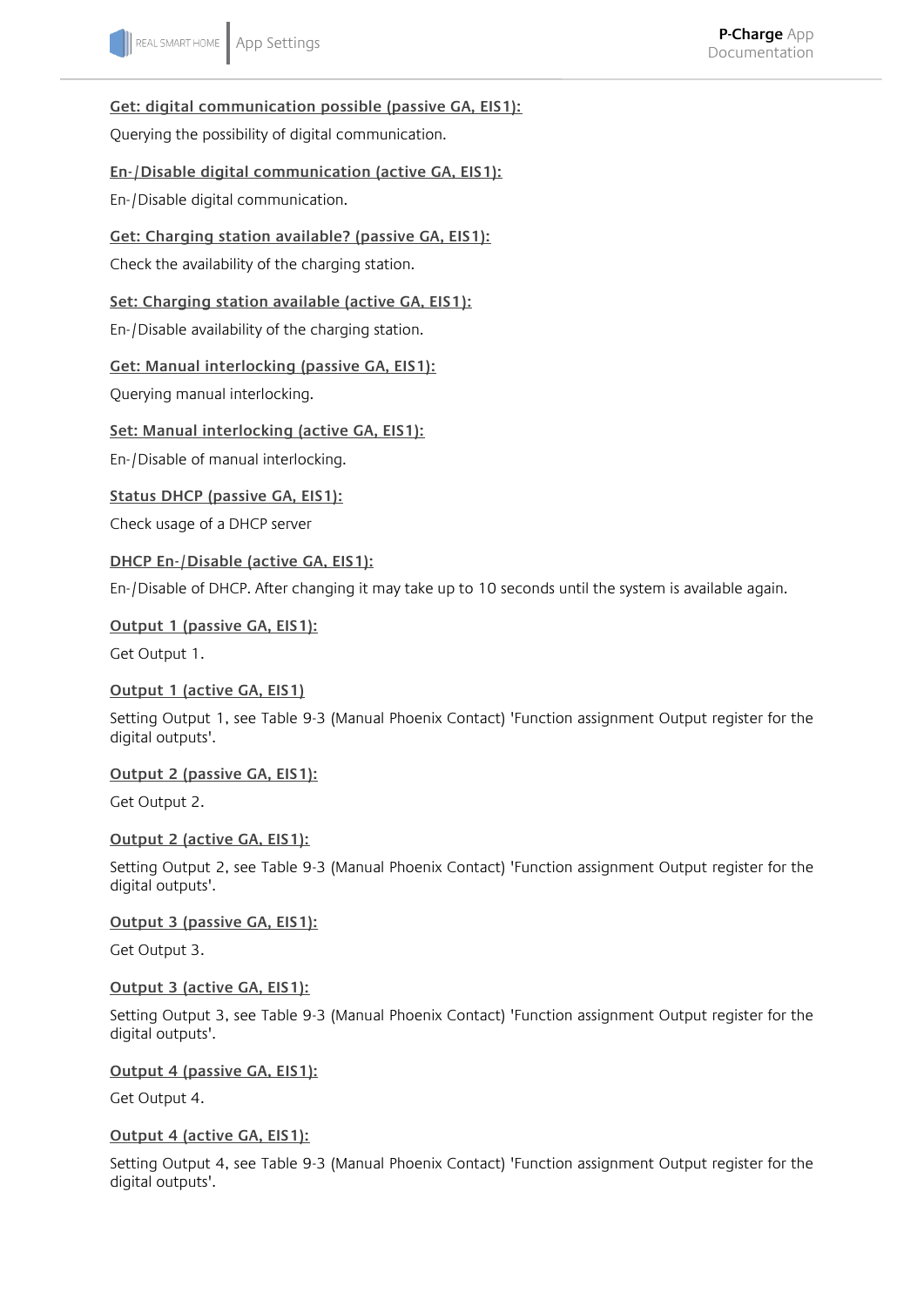#### **Get: overcurrent protection active? (passive GA, EIS1):**

Check the status of the overcurrent protection.

#### **Set overcurrent protection (active GA, EIS1):**

Set overcurrent protection.

#### **Get byte order (passive GA, EIS1):**

Queries how the byte order is interpreted.

#### **Set byte order (active GA, EIS1):**

Setting how the byte order is interpreted:  $0 =$  Little Endian,  $1 =$  Big Endian.

#### **Get function 'Voltage status A/B' (passive GA, EIS1):**

Check whether the 'Voltage in status A / B' function is activated. This function can be used to check whether a voltage is detected at the vehicle interface in status A or B, e.g. due to malfunctions in the contactor. The use of this function requires the dynamics of the connected measuring device to be known. The charging control evaluates the voltage which is read out after four polling cycles ('polling cycle' parameter). 'Enabled': the device enters an error status when a voltage > 42 V is measured after completion of the charging process. The error status can be canceled by a reset of the charge control. 'Disabled': the voltage is not monitored after charging is completed.

#### Set function "Voltage status A/B "(active GA, EIS1):

En-/Disable of the function "Voltage status  $A/B$ ".

#### **Get function 'status D: car rejected' (passive GA, EIS1):**

Check whether the 'status D: car rejected' function is activated.

#### **Get function 'status D: car rejected' (active GA, EIS1):**

En-/Disable of the function 'status D: car rejected'.

#### **Reset charge control (active GA, EIS1):**

Resets the charge controller.

#### **Get configuration ML input (passive GA, EIS1):**

Get configuration ML input

#### **Set configuration ML input (active GA, EIS1):**

Set the configuration of the ML input:  $0 =$  pulsed input signals and  $1 =$  permanent input signals.